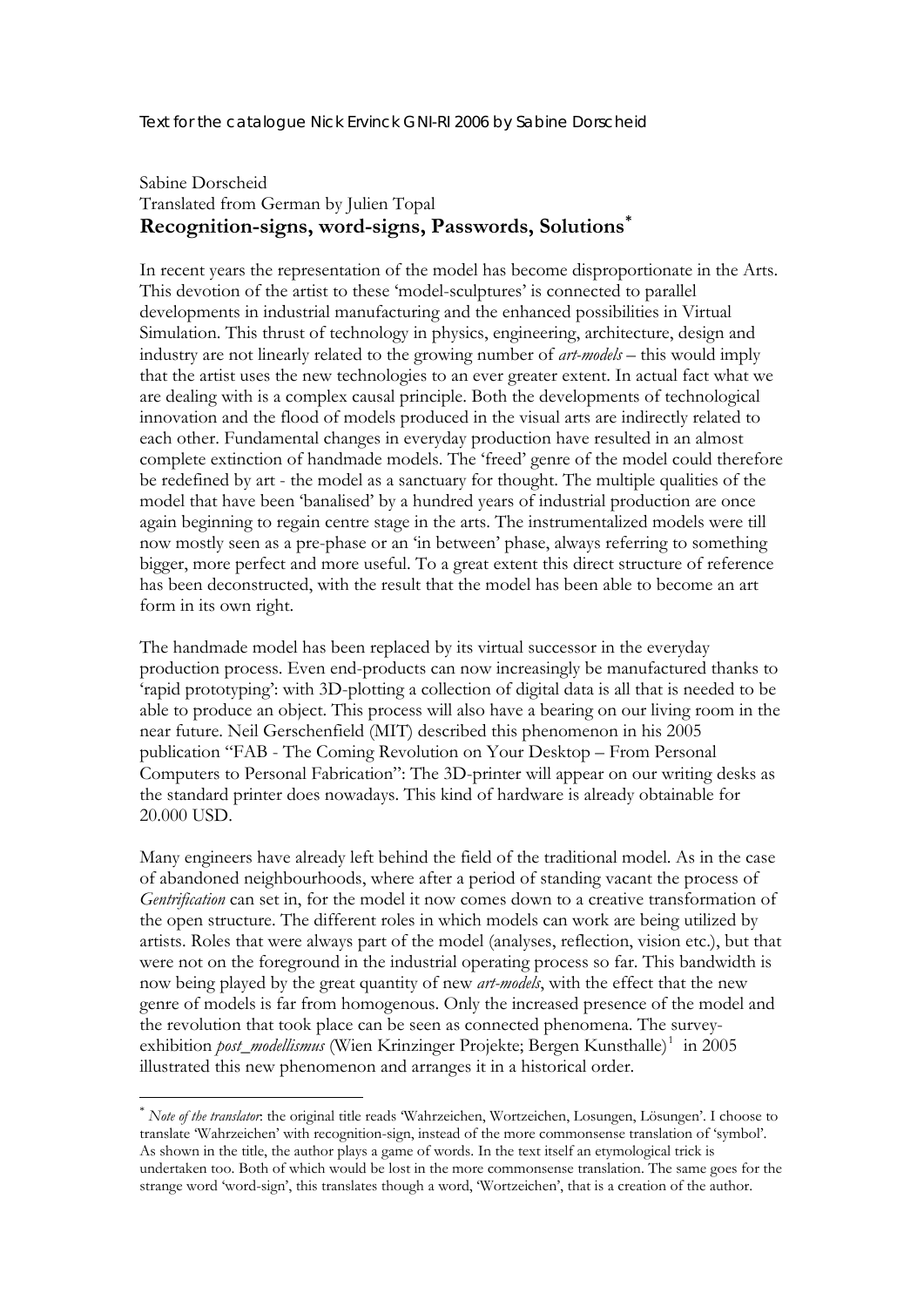Nick Ervinck is one such new model-artist. He creates landmarks and recognition-signs that do not aim for a spot within the city panorama, but he reflects upon de sociostructural use of city-, landscape and space markings with his models.

Who does not think of projected airport terminals or existing architecture, like the St.Petersburgpier in Florida, when looking at Ervinck's *Etebnozoy Dec2005*? To an ever greater extent recognition-signs of cities have become marketing tools. Industrial landscapes have been transformed by artists and striking investors' architectures will appear even more profitable thanks to star architects. Municipalities are impotent in acting against these trends because of empty coffers and show themselves delighted that without any public financial engagement new signs of recognition are created.

The word recognition-sign has consequentially lost its original meaning, since these contemporary landmarks are of transient nature and disappear when the substance of construction has been exploited. These quickly-placed signs are seldom real. The recognition-sign used to be a word-sign, a kind of password, by which wandering fellows could prove that they had been at these different places. Nick Ervinck makes these imagined recognition-signs mobile, for instance, by putting the Cluny Abbey on an enormous ship which – in a play of imagination – is put in Florence where the cathedral resides as a recognition-sign in reality. Another of his works, in which the contours of the continents rise as sculptured forms, makes one think of the artificial islands off the coast of Dubai that are being constructed in such a way that they will form a miniature world.

Ervinck's computer simulations show marvellous constructions that are built up out of 'real' materials and purely virtual elements, while also feature, as an encore, the astonished observer at the same time. On his plotted presentation boards a simulated human-being reflects, as apparent reference point, upon the inconceivability of that which is represented before him. When for instance an opened, big brick building shows as its interior content only a huge egg-shaped structure, the featured individual joins us in astonishment, but creates additional distance at the same time. Though we identify ourselves with the alienation as the presented emotion, we, on the other hand, look as if it concerned an unknown cosmos, if it were inhabitants that might follow other rules, while at the same time they seem to resemble us to a large extent. It's an illusionary world that shows us how much our own world is an illusive one too. We create that illusion. The illusion, the image, the landmark becomes reality, and this phenomenon astonishes us. Nowadays, the London Eye is considered as a point of orientation as much as Westminster.

The opposition between the conventional architectural model (box) and the virtual designs  $(blob)^2$  $(blob)^2$  pervades the works of Ervinck He chooses a third way: to synthesise both. Most architects are adherents of the one or the other school of design. Only a few, such as Wil Alsop<sup>[3](#page-2-1)</sup>, choose hybrid design methods. Alsop made a cult out of his approach by conceiving of his buildings through painting, thereafter letting his assistants translate them into a somewhat convertible architecture-language. This method has been termed, somewhat ironically, *to alsop* in English.

With his middle way, Nick Ervinck serves the longing for the recognizable monumental, which he combines with familiar elements. He takes the observer on a journey through pictorial systems of signs. Capitalism has extremely accelerated the production of signs and meanings. Signs are carriers of meaning. We live in a world in which the creation of